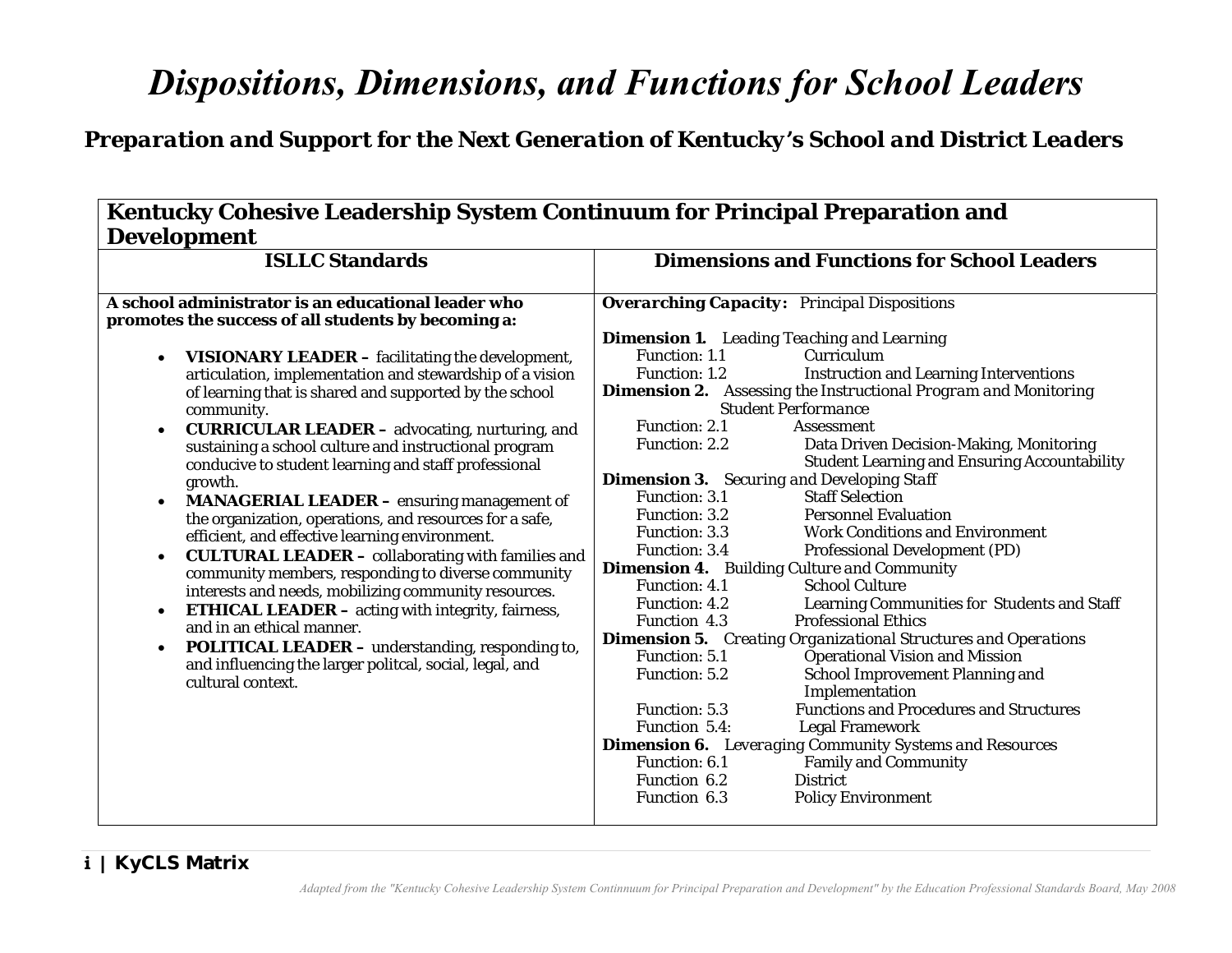- 
- 
- 
- 
- 
- 
- 
- 

| 1.                                                                                                                               | The educability of and life-long learning for everyone;                                                  |                                |                    |                    |                                 |                           |
|----------------------------------------------------------------------------------------------------------------------------------|----------------------------------------------------------------------------------------------------------|--------------------------------|--------------------|--------------------|---------------------------------|---------------------------|
| 2.                                                                                                                               |                                                                                                          |                                |                    |                    |                                 |                           |
| Student learning as the fundamental purpose of schooling;<br>Making management decisions to enhance learning and teaching;<br>3. |                                                                                                          |                                |                    |                    |                                 |                           |
| 4.                                                                                                                               | Schools operating as an integral part of the larger community;                                           |                                |                    |                    |                                 |                           |
| 5.                                                                                                                               | Bringing ethical principles to the decision making process for the common good of the community;         |                                |                    |                    |                                 |                           |
| 6.                                                                                                                               | The importance of continual engagement with families, community stakeholders, and other decision makers; |                                |                    |                    |                                 |                           |
|                                                                                                                                  | Education as key to opportunity and social mobility;                                                     |                                |                    |                    |                                 |                           |
|                                                                                                                                  | Being an advocate for the protection of student rights and the improvement of student opportunities.     |                                |                    |                    |                                 |                           |
|                                                                                                                                  |                                                                                                          |                                |                    |                    |                                 |                           |
|                                                                                                                                  |                                                                                                          |                                |                    |                    |                                 |                           |
|                                                                                                                                  |                                                                                                          |                                |                    |                    |                                 |                           |
|                                                                                                                                  | The following guide indicates the dimensions that address each disposition.                              |                                |                    |                    |                                 |                           |
|                                                                                                                                  |                                                                                                          |                                |                    |                    |                                 |                           |
|                                                                                                                                  | <b>Dimension 1</b>                                                                                       | <b>Dimension 2</b>             | <b>Dimension 3</b> | <b>Dimension 4</b> | <b>Dimension 5</b>              | <b>Dimension 6</b>        |
| $\mathbf{1}$                                                                                                                     | $\mathbf X$                                                                                              | X                              | $\mathbf X$        | X                  | X                               | $\boldsymbol{\mathrm{X}}$ |
|                                                                                                                                  | X                                                                                                        | X                              | X<br>$\mathbf X$   | X                  | X                               | X                         |
| $\frac{2}{3}$<br>$\overline{\mathbf{4}}$                                                                                         | $\mathbf X$                                                                                              | $\boldsymbol{\mathrm{X}}$<br>X |                    | X<br>X             | $\mathbf X$<br>$\boldsymbol{X}$ | $\mathbf X$<br>X          |
| $\overline{\mathbf{5}}$                                                                                                          | X                                                                                                        | $\mathbf X$                    | X                  | $\mathbf X$        | $\mathbf X$                     | $\mathbf X$               |
| <b>Disposition</b><br>$\bf{6}$                                                                                                   | $\mathbf X$                                                                                              | X                              | $\mathbf X$        | $\mathbf X$        | $\boldsymbol{\mathrm{X}}$       | $\mathbf X$               |
| $\overline{7}$<br>8                                                                                                              | $\mathbf X$<br>X                                                                                         | $\mathbf X$<br>X               | $\mathbf X$<br>X   | $\mathbf X$<br>X   | $\mathbf X$<br>X                | X<br>X                    |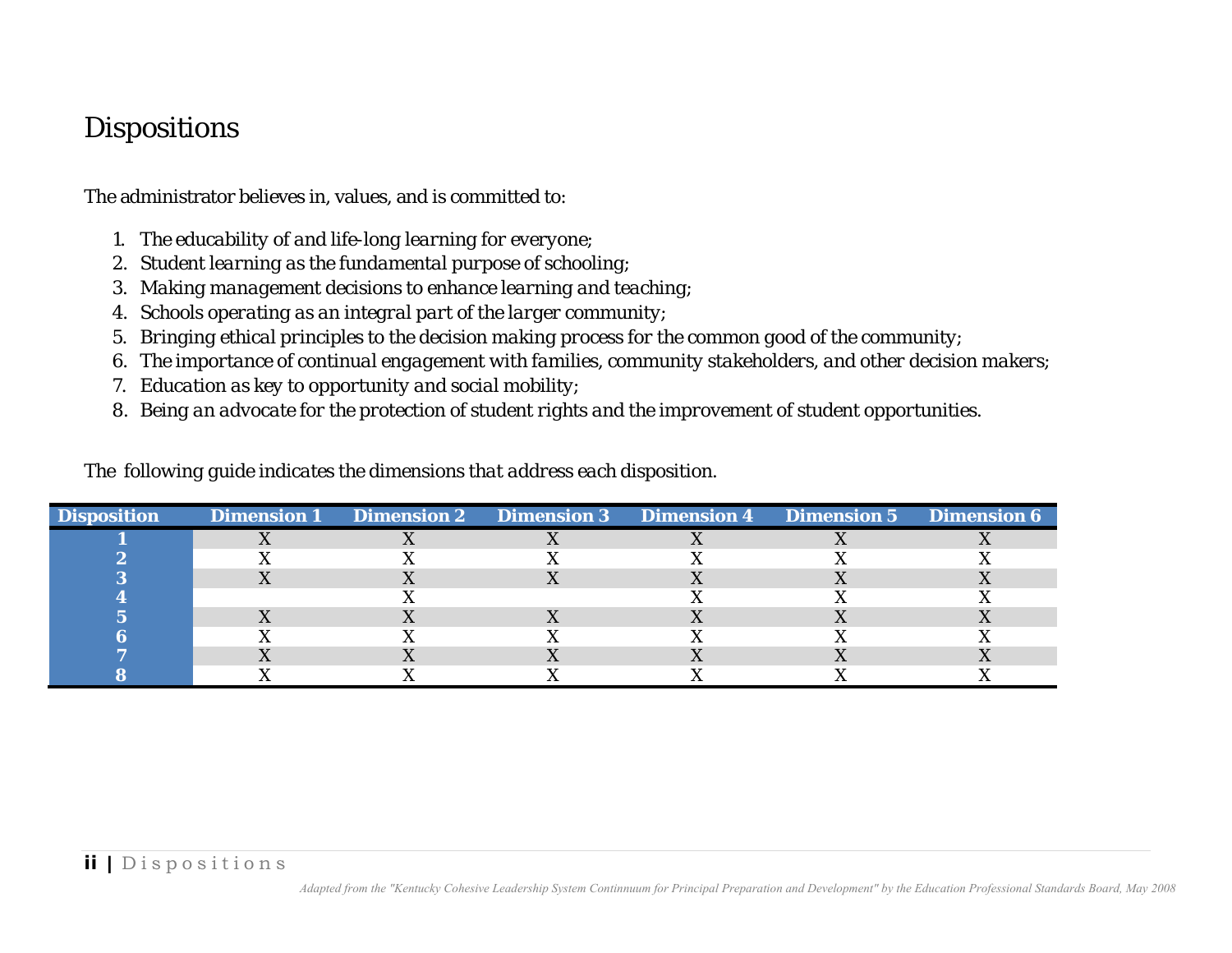|                                                                                                                                                                             | <b>Dimensions and Functions</b>                                                                                                                                                                                                                                                                                                                                                                                                                                                                                                                                                                                                                     |  |  |  |
|-----------------------------------------------------------------------------------------------------------------------------------------------------------------------------|-----------------------------------------------------------------------------------------------------------------------------------------------------------------------------------------------------------------------------------------------------------------------------------------------------------------------------------------------------------------------------------------------------------------------------------------------------------------------------------------------------------------------------------------------------------------------------------------------------------------------------------------------------|--|--|--|
| Dimension 1.<br><b>Leading Teaching</b><br>and Learning                                                                                                                     | <b>Aspiring Principal Indicators</b>                                                                                                                                                                                                                                                                                                                                                                                                                                                                                                                                                                                                                |  |  |  |
| Function: 1.1<br>Curriculum                                                                                                                                                 | 1.1.a Understands the processes to align, audit, monitor, and evaluate curriculum<br>1.1.b Understands the design, purpose and analysis of curriculum maps and pacing guides<br>that are aligned with Program of Studies, performance standards, and core content<br>1.1.c Understands how to design course schedule(s) and sequences that provide rigorous<br>programs accessible by all students<br>1.1.d Understands the strategies and structures to support improvements in literacy and<br>numeracy as the priority in a well rounded curriculum.<br>1.1.e Understands the importance of diversity in developing and implementing curriculum. |  |  |  |
| <b>Function: 1.2</b><br><b>Instruction and</b><br>Learning<br><b>Interventions</b><br><b>Function: 1.2</b><br><b>Instruction and</b><br>Learning<br>Interventions<br>cont'd | 1.2.a Understands learning interventions to address skill deficits and learning needs of<br>students.<br>1.2.b Understands the process of providing multiple opportunities to learn by regrouping<br>students, re-teaching lessons, and modifying strategies based on formal and informal<br>assessments.<br>1.2.c Understands appropriate use of varied research-based instructional strategies.<br>1.2.d Understands the appropriate use of technology in instructional settings.                                                                                                                                                                 |  |  |  |
|                                                                                                                                                                             |                                                                                                                                                                                                                                                                                                                                                                                                                                                                                                                                                                                                                                                     |  |  |  |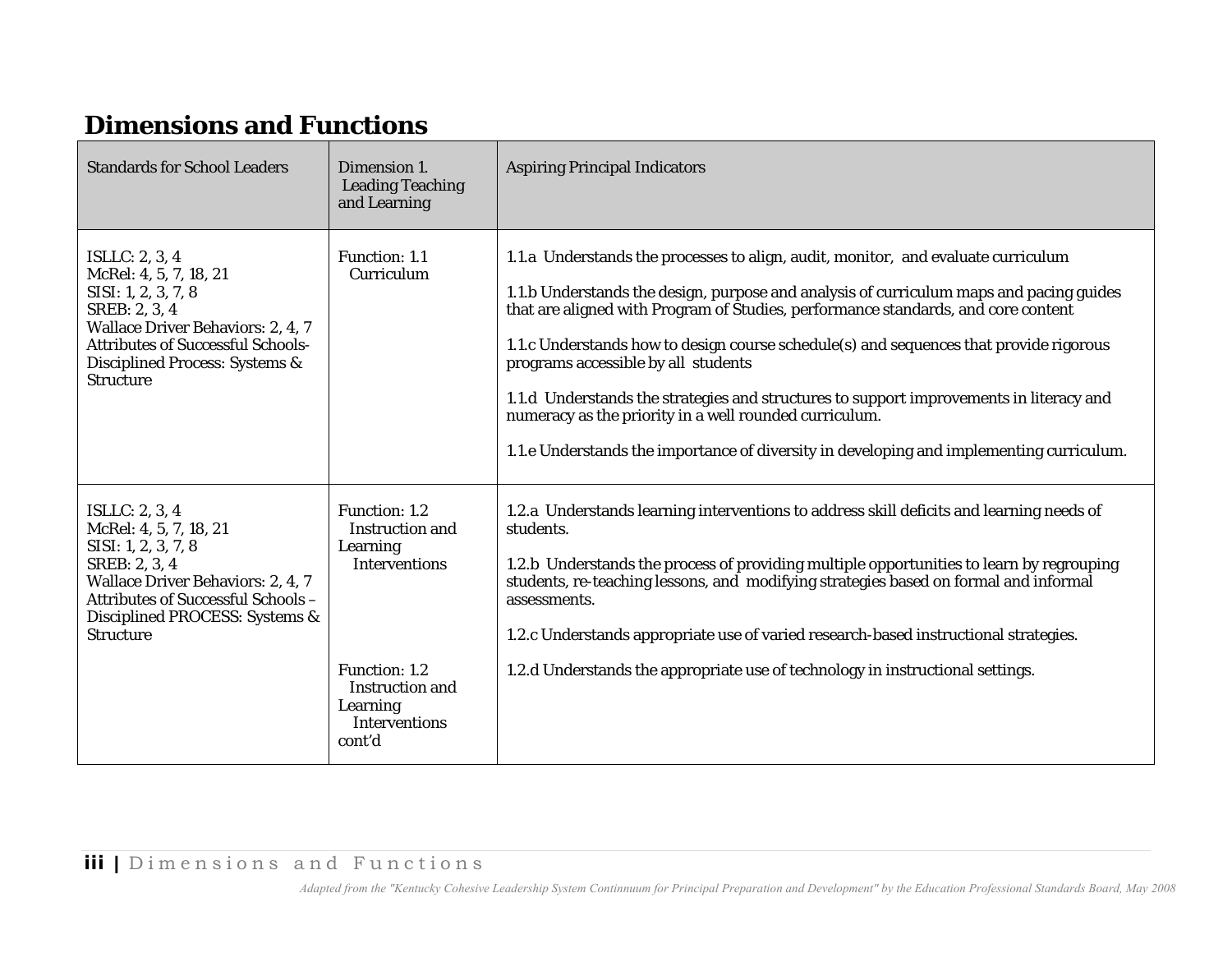| <b>Standards for School Leaders</b>                                                                                                                                                                                                                 | Dimension 2.<br>Assessing the<br><b>Instructional</b><br>Program and<br>Monitoring<br><b>Student</b><br>Performance                              | <b>Aspiring Principal Indicators</b>                                                                                                                                                                                                                                                                                                                                                                                                                                                                                                                                                                                                                                |
|-----------------------------------------------------------------------------------------------------------------------------------------------------------------------------------------------------------------------------------------------------|--------------------------------------------------------------------------------------------------------------------------------------------------|---------------------------------------------------------------------------------------------------------------------------------------------------------------------------------------------------------------------------------------------------------------------------------------------------------------------------------------------------------------------------------------------------------------------------------------------------------------------------------------------------------------------------------------------------------------------------------------------------------------------------------------------------------------------|
| ISLLC: $2, 3, 4, 5, 6$<br>McRel: 1, 3, 4, 5, 7, 18, 21<br>SISI: 1, 2, 3, 4, 6, 7, 8, 9<br>SREB: 2, 3, 4, 5, 12<br><b>Wallace Driver Behaviors: 2, 4,</b><br>6,7<br>Attributes of Successful Schools -<br>Disciplined PURPOSE: Strategic<br>Planning | Function: 2.1<br><b>Assessment</b>                                                                                                               | 2.1.a Understands the connection between national, state, district, school and classroom<br>assessments and their impact on curriculum and instruction.<br>2.1.b Understands how to use the results of multiple assessments to provide meaningful<br>feedback on learning<br>2.1.c Understands, analyzes and applies school data to:<br>Identify learning and achievement gaps<br>Determine system, instructional, and student needs<br>Develop a monitoring and improvement process for curriculum, instruction, evaluation, and<br>professional development.<br>2.1.d Knows a variety of protocols to promote teacher collaboration in analyzing student<br>work. |
| ISLLC: 2, 3, 4, 5, 6<br>McRel: 1, 3, 4, 5, 7, 18, 21<br>SISI: 1, 2, 3, 4, 6, 7, 8, 9<br>SREB: 2, 3, 4, 5, 12<br><b>Wallace Driver Behaviors: 2, 4,</b><br>6,7<br>Attributes of Successful Schools -<br>Disciplined PURPOSE: Strategic<br>Planning   | Function: 2.2<br><b>Data-Driven Decision</b><br><b>Making, Monitoring</b><br><b>Student Learning</b><br>and<br><b>Ensuring</b><br>Accountability | 2.2.a Understands how to use data to prioritize decisions and drive change.<br>2.2b Understands how to use assessment data to determine and address curricular gaps.<br>2.2c Understands the importance of monitoring classroom assessments to inform<br>instructional practice.<br>2.2d Understands how to conduct and interpret research to improve student performance<br>2.2e Understands how to be a good consumer of research<br>2.2f Understands the need to identify and remove barriers to student learning                                                                                                                                                |
| iv   Dimensions and Functions                                                                                                                                                                                                                       |                                                                                                                                                  | Adapted from the "Kentucky Cohesive Leadership System Continnuum for Principal Preparation and Development" by the Education Professional Standards Board, May 2008                                                                                                                                                                                                                                                                                                                                                                                                                                                                                                 |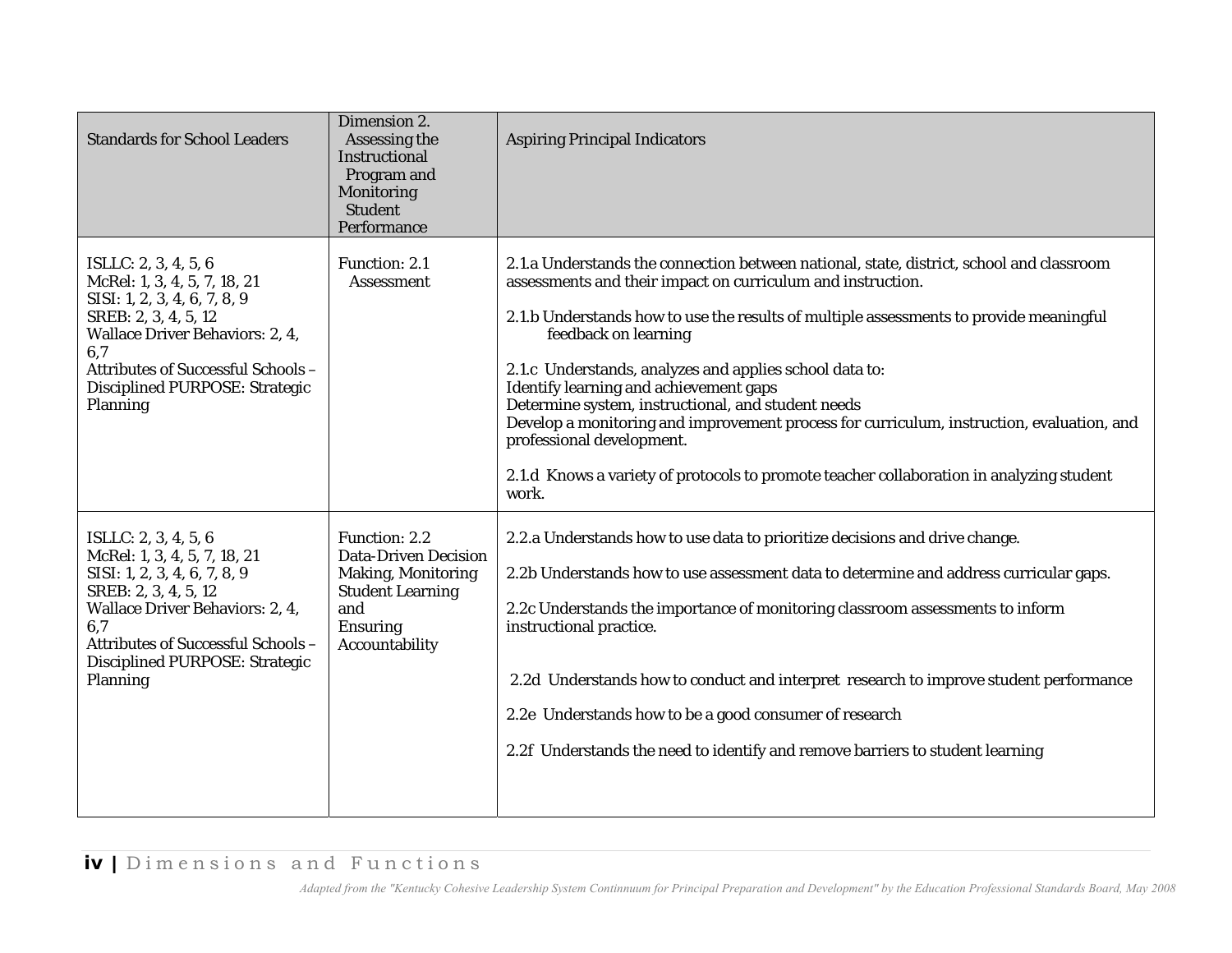| <b>Standards for School Leaders</b>                                                                                                                                                                                                                             | Dimension 3.<br>Securing and<br><b>Developing Staff</b> | <b>Aspiring Principal Indicators</b>                                                                                                                                                                                                                                                                                                                                                                                                                                                                                                                                                         |
|-----------------------------------------------------------------------------------------------------------------------------------------------------------------------------------------------------------------------------------------------------------------|---------------------------------------------------------|----------------------------------------------------------------------------------------------------------------------------------------------------------------------------------------------------------------------------------------------------------------------------------------------------------------------------------------------------------------------------------------------------------------------------------------------------------------------------------------------------------------------------------------------------------------------------------------------|
| ISLLC: 1, 2, 3, 4, 5, 6<br>McRel: 1, 2, 4, 6, 10, 14, 15, 17, 19,<br>20, 21,<br>SISI: 4, 6, 7, 8<br>SREB: 4, 6, 9, 10, 13, 12<br>Wallace Driver Behaviors: 1, 3, 4,<br>5,6<br>Attributes of Successful Schools -<br>Disciplined PEOPLE: Quality<br><b>Staff</b> | Function: 3.1<br><b>Staff Selection</b>                 | 3.1.a Understands the dispositions, content knowledge and pedagogy of effective teachers.<br>3.1b Understands methods of assessing the dispositions, content knowledge and pedagogy of<br>teaching applicants.<br>3.1c Understands the importance of aligning the staff recruitment and selection process with<br>the diversity needs of the school, school mission, vision, and school improvement plan.<br>3.1d Understands how to apply legal requirements, state and district personnel policies and<br>procedures.                                                                      |
| ISLLC: 1, 2, 3, 4, 5, 6<br>McRel: 1, 2, 4, 6, 10, 14, 15, 17, 19,<br>20, 21,<br>SISI: 4, 6, 7, 8<br>SREB: 4, 6, 9, 10, 13, 12<br>Wallace Driver Behaviors: 1, 3, 4,<br>5,6<br>Attributes of Successful Schools -<br><b>Disciplined PEOPLE: Quality</b><br>Staff | Function: 3.2<br>Personnel<br>Evaluation                | 3.2.a Understands how to evaluate staff performance and plan professional growth of staff.<br>3.2.b Understands the Kentucky Teacher Standards and instructional best practices for use<br>in personnel evaluation.<br>3.2.c Understands the components and legal requirements of formative and summative staff<br>evaluation.<br>3.2.d Understands effective classroom observation techniques and teacher conferencing<br>methods.<br>3.2.e Understands how to collaboratively develop professional growth plans based on<br>instructional needs identified through the evaluation process. |
| v   Dimensions and Functions                                                                                                                                                                                                                                    |                                                         | Adapted from the "Kentucky Cohesive Leadership System Continnuum for Principal Preparation and Development" by the Education Professional Standards Board, May 2008                                                                                                                                                                                                                                                                                                                                                                                                                          |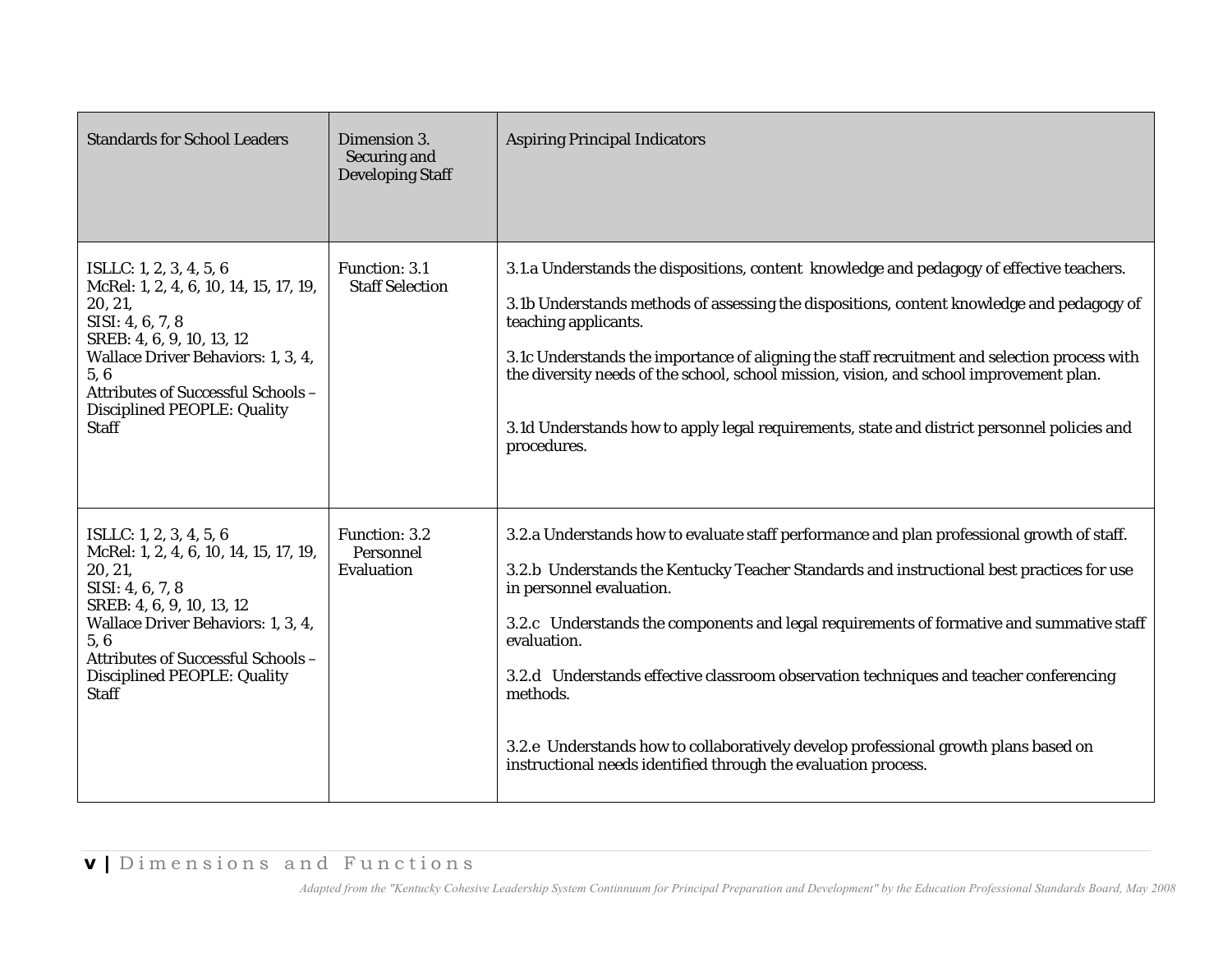| ISLLC: 1, 2, 3, 4, 5, 6<br>McRel: 1, 2, 4, 6, 10, 14, 15, 17, 19,<br>20, 21,<br>SISI: 4, 6, 7, 8<br>SREB: 4, 6, 9, 10, 13, 12<br>Wallace Driver Behaviors: 1, 3, 4,<br>5,6<br>Attributes of Successful Schools -<br><b>Disciplined PEOPLE: Quality</b><br><b>Staff</b> | Function: 3.3<br><b>Work Conditions and</b><br><b>Environment</b> | 3.3.a Understands the effective use of instructional time and resources for effective<br>learning.<br>3.3.b Develops effective methods for open communications between staff and administrators<br>3.3.c Recognizes strategies of motivation, recognition, and rewards in sustaining and<br>improving teacher performance.<br>3.3.d Understands the importance of professional relationships with and among school staff. |
|------------------------------------------------------------------------------------------------------------------------------------------------------------------------------------------------------------------------------------------------------------------------|-------------------------------------------------------------------|---------------------------------------------------------------------------------------------------------------------------------------------------------------------------------------------------------------------------------------------------------------------------------------------------------------------------------------------------------------------------------------------------------------------------|
| ISLLC: 1, 2, 3, 4, 5, 6<br>McRel: 1, 2, 4, 6, 10, 14, 15, 17, 19,<br>20, 21,<br>SISI: 4, 6, 7, 8<br>SREB: 4, 6, 9, 10, 13, 12<br>Wallace Driver Behaviors: 1, 3, 4,<br>5,6<br>Attributes of Successful Schools -<br><b>Disciplined PEOPLE: Quality</b><br><b>Staff</b> | Function: 3.4<br>Professional<br>Development (PD)                 | 3.4.a Knows theories and research underlying effective professional development.<br>3.4.b Understands the significance of continual attention to effective teaching practices and<br>discussions about current research and theory.<br>3.4.c Understands the critical attributes of an effective PD system.<br>3.4.d Demonstrates a commitment to learning.                                                               |
| <b>vi</b>   Dimensions and Functions                                                                                                                                                                                                                                   |                                                                   |                                                                                                                                                                                                                                                                                                                                                                                                                           |
|                                                                                                                                                                                                                                                                        |                                                                   | Adapted from the "Kentucky Cohesive Leadership System Continnuum for Principal Preparation and Development" by the Education Professional Standards Board, May 2008                                                                                                                                                                                                                                                       |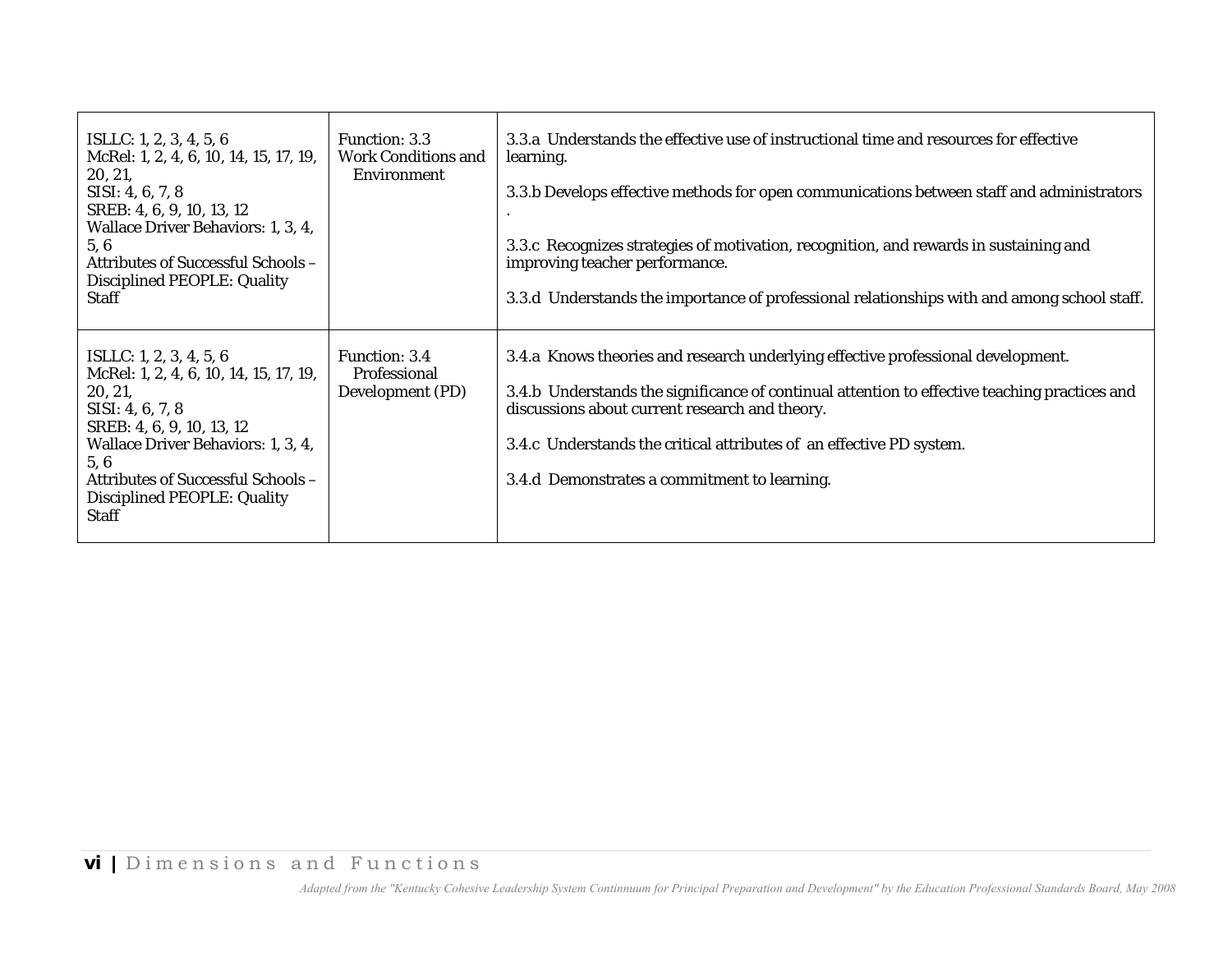| <b>Standards for School Leaders</b>                                                                                                                                                                                                                         | Dimension 4.<br><b>Building Culture</b><br>and Community                                          | <b>Aspiring Principal Indicators</b>                                                                                                                                                                                                                                                                                                                                                                                                                                                                                                                                                                                                                                                                                                                                                             |
|-------------------------------------------------------------------------------------------------------------------------------------------------------------------------------------------------------------------------------------------------------------|---------------------------------------------------------------------------------------------------|--------------------------------------------------------------------------------------------------------------------------------------------------------------------------------------------------------------------------------------------------------------------------------------------------------------------------------------------------------------------------------------------------------------------------------------------------------------------------------------------------------------------------------------------------------------------------------------------------------------------------------------------------------------------------------------------------------------------------------------------------------------------------------------------------|
| ISLLC: 1, 2, 3, 4, 5<br>McRel: 1, 3, 8, 9, 10, 11, 12, 13, 14,<br>15, 16, 17, 19, 20, 21<br>SISI: 4, 5, 7, 8<br>SREB: 2, 3, 4<br><b>Wallace Driver Behaviors: 1, 5, 7</b><br><b>Attributes of Successful Schools -</b><br>Disciplined PEOPLE: Quality Staff | <b>Function: 4.1</b><br><b>School Culture</b>                                                     | 4.1.a Understands strategies to reinforce norms of behavior within a school culture conducive<br>to student learning and achievement.<br>4.1.b Understands strategies to promote effective change.<br>4.1.c Understands the elements of and impact of formal and informal school culture.<br>4.1.d Understands how data can be used to influence and inform school culture.<br>4.1e Understands that individuals, families and communities need to be active partners in<br>school success.<br>4.1f Understands how to engage all stakeholders.<br>4.1g Understands the importance of treating all individuals with fairness, dignity and respect.<br>4.1h Understands the need to use the influence of the office to enhance student learning and<br>achievement rather than for personal gain. |
| ISLLC: 1, 2, 3, 4, 5<br>McRel: 1, 3, 8, 9, 10, 11, 12, 13, 14,<br>15, 16, 17, 19, 20, 21<br>SISI: 4, 5, 7, 8<br>SREB: 2, 3, 4<br><b>Wallace Driver Behaviors: 1, 5, 7</b><br>Attributes of Successful Schools-<br><b>Disciplined PEOPLE: Quality Staff</b>  | <b>Function: 4.2</b><br>Learning<br><b>Communities for</b><br><b>Students and</b><br><b>Staff</b> | 4.2.a Understands how to create and sustain a school wide learning environment based on a<br>shared sense of community and cooperation.<br>4.2b Understands the importance of varied values and opinions.<br>4.2.c Understands characteristics of professional learning communities that focus on student<br>learning and achievement.<br>4.2d Understands how to foster individual and collective accountability among staff<br>members to improve student learning and achievement.                                                                                                                                                                                                                                                                                                            |
| <b>vii</b>   Dimensions and Functions                                                                                                                                                                                                                       |                                                                                                   | Adapted from the "Kentucky Cohesive Leadership System Continnuum for Principal Preparation and Development" by the Education Professional Standards Board, May 2008                                                                                                                                                                                                                                                                                                                                                                                                                                                                                                                                                                                                                              |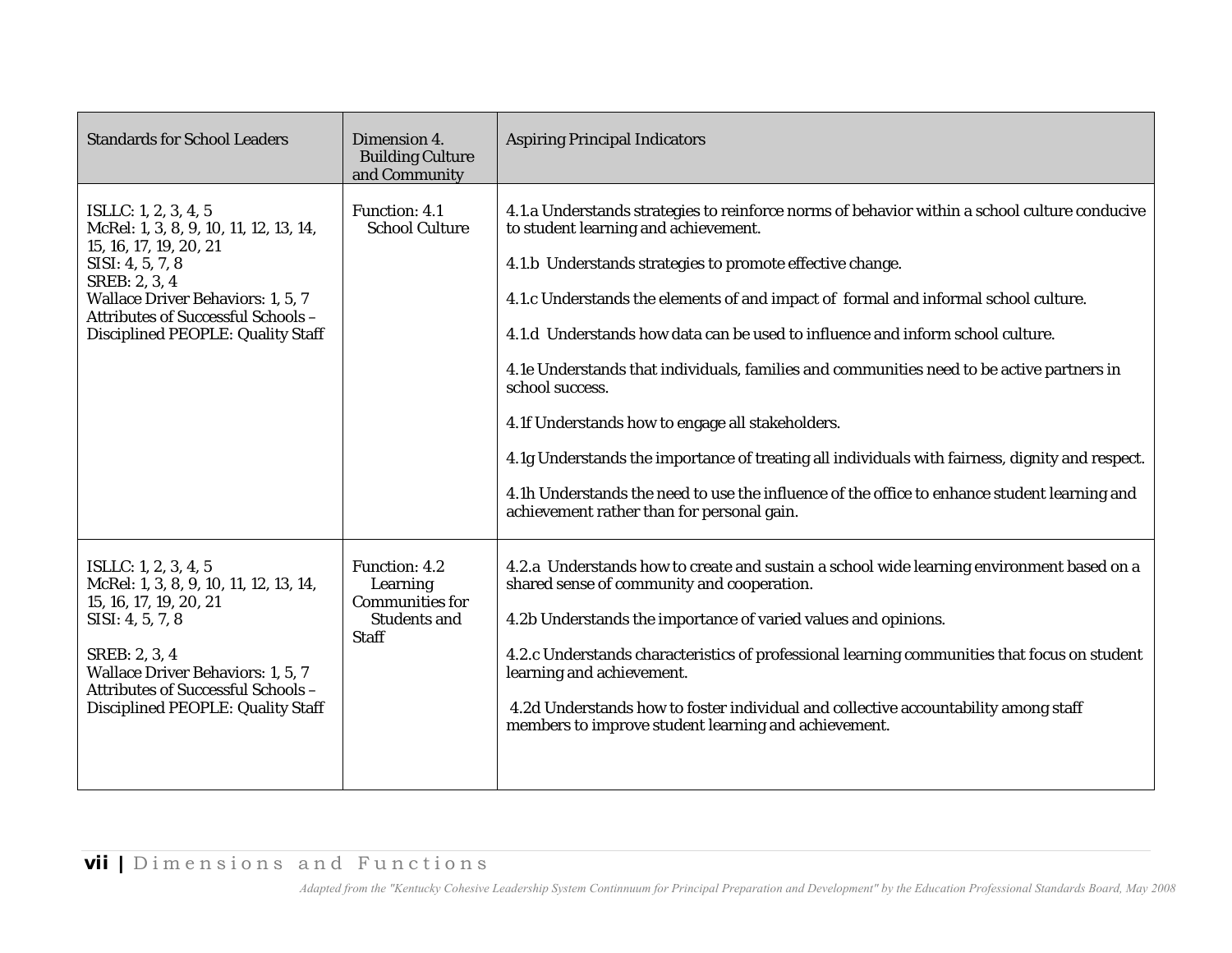| ISLLC: 1, 2, 3, 4, 5, 6<br>McRel: 1, 2, 4, 6, 10, 14, 15, 17, 19,<br>20, 21,<br>SISI: 4, 6, 7, 8<br>SREB: 4, 6, 9, 10, 13, 12<br>Wallace Driver Behaviors: 1, 3, 4, 5,<br>6<br><b>Attributes of Successful Schools -</b><br>Disciplined PEOPLE: Quality Staff     | <b>Function 4.3</b><br><b>Professional Ethics</b>                                        | 4.3.a Understands the need to model beliefs, ideals, and professional ethics conducive to<br>student learning and achievement.<br>4.3.b Understands the importance of a commitment to equity and diversity.<br>4.3c Understands the roles and responsibilities of all school administrative, departmental<br>and support staff, leadership teams, committees, and school-based council.<br>4.3d Understands the importance of modeling a personal and professional code of ethics.                                                                  |
|-------------------------------------------------------------------------------------------------------------------------------------------------------------------------------------------------------------------------------------------------------------------|------------------------------------------------------------------------------------------|-----------------------------------------------------------------------------------------------------------------------------------------------------------------------------------------------------------------------------------------------------------------------------------------------------------------------------------------------------------------------------------------------------------------------------------------------------------------------------------------------------------------------------------------------------|
| <b>Standards for School Leaders</b>                                                                                                                                                                                                                               | Dimension 5.<br>Creating<br>Organizational<br><b>Structures and</b><br><b>Operations</b> | <b>Aspiring Principal Indicators</b>                                                                                                                                                                                                                                                                                                                                                                                                                                                                                                                |
| ISLLC: $1, 3, 5, 6$<br>McRel: 2, 4, 6, 8, 10, 12, 15, 16, 17,<br>19, 20, 21<br>SISI: 5, 7, 8, 9, 11<br>SREB: 1,2,3,4<br>Wallace Driver Behaviors: 2, 4, 5, 6<br><b>Attributes of Successful Schools -</b><br>Disciplined PROCESS: Systems and<br><b>Structure</b> | Function: 5.1<br>Operational<br><b>Vision and Mission</b>                                | 5.1.a Understands the importance of vision and developing a personal vision for school<br>leadership.<br>5.1.b Understands the importance of a collaborative process to develop shared beliefs, vision<br>and mission that supports student learning and achievement.<br>5.1.c Knows a variety of strategies to align resources, operational procedures and<br>organizational structures with the school vision and mission.<br>5.1d Understands how modeling values, beliefs, and attitudes can inspire others to higher<br>levels of performance. |
|                                                                                                                                                                                                                                                                   |                                                                                          |                                                                                                                                                                                                                                                                                                                                                                                                                                                                                                                                                     |
| <b>viii</b>   Dimensions and Functions                                                                                                                                                                                                                            |                                                                                          | Adapted from the "Kentucky Cohesive Leadership System Continnuum for Principal Preparation and Development" by the Education Professional Standards Board, May 2008                                                                                                                                                                                                                                                                                                                                                                                 |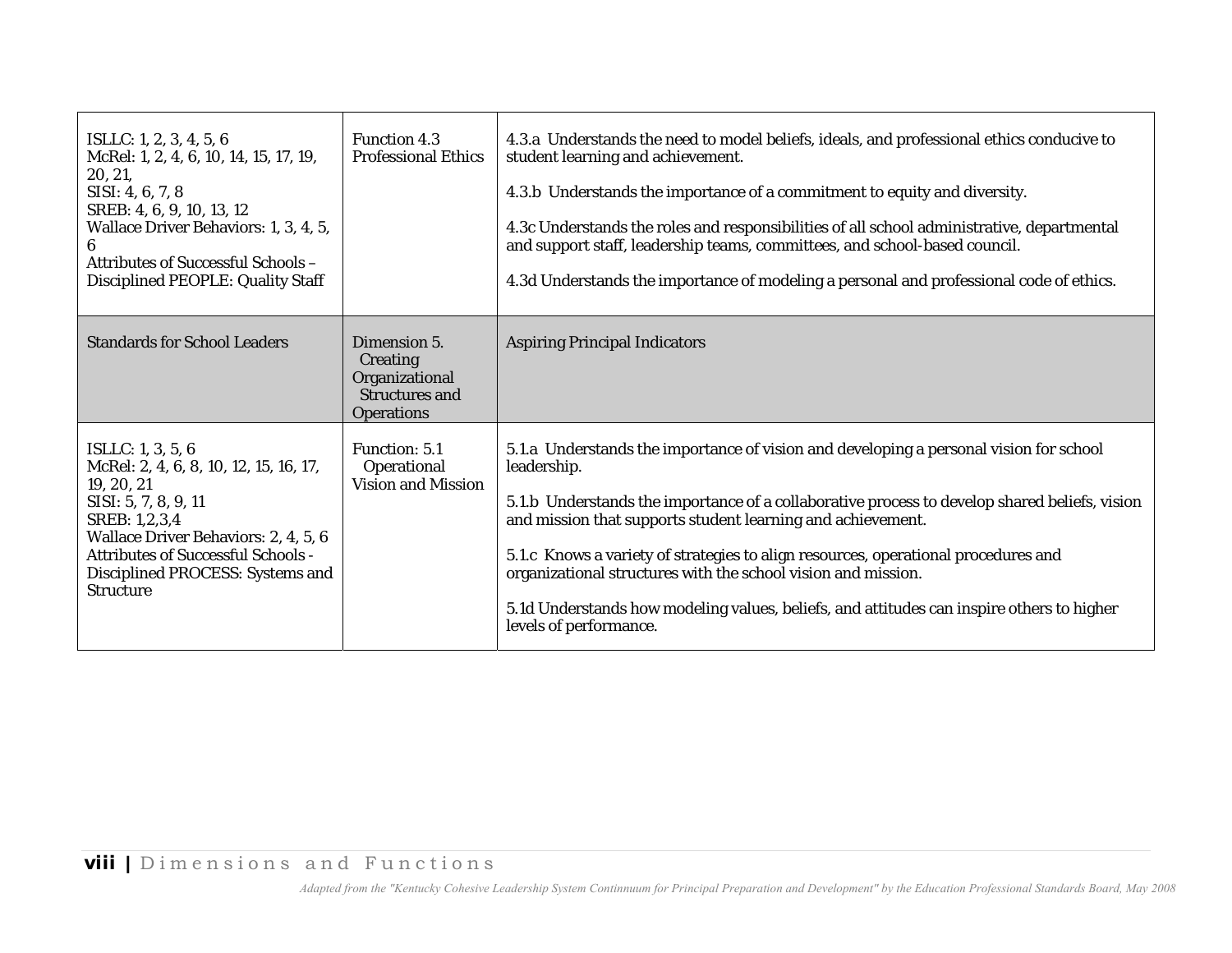| ISLLC: $1, 3, 5, 6$<br>McRel: 2, 4, 6, 8, 10, 12, 15, 16, 17,<br>19, 20, 21<br>SISI: 5, 7, 8, 9, 11<br>SREB: 1,2,3,4<br>Wallace Driver Behaviors: 2, 4, 5, 6<br><b>Attributes of Successful Schools -</b><br>Disciplined PROCESS: Systems and<br><b>Structure</b> | Function: 5.2<br>School<br>Improvement<br><b>Planning</b><br>and<br>Implementation | 5.2.a Understands systems thinking as related to student learning and achievement and<br>designs appropriate strategies.<br>5.2.b Understands the role of leadership and shared decision making in school improvement<br>planning.<br>5.2.c Understands the development, implementation and monitoring of a school<br>improvement plan aligned with data, policy and regulation. |
|-------------------------------------------------------------------------------------------------------------------------------------------------------------------------------------------------------------------------------------------------------------------|------------------------------------------------------------------------------------|----------------------------------------------------------------------------------------------------------------------------------------------------------------------------------------------------------------------------------------------------------------------------------------------------------------------------------------------------------------------------------|
| ISLLC: $1, 3, 5, 6$<br>McRel: 2, 4, 6, 8, 10, 12, 15, 16, 17,<br>19, 20, 21<br>SISI: 5, 7, 8, 9, 11<br>SREB: 1,2,3,4<br>Wallace Driver Behaviors: 2, 4, 5, 6<br><b>Attributes of Successful Schools -</b><br>Disciplined PROCESS: Systems and<br><b>Structure</b> | 5.3 Functions,<br>Procedures, and<br><b>Structures</b>                             | 5.3.a Understands basic management skills to foster student safety, learning and<br>achievement.<br>5.3.b Understands problem-solving techniques for decision making purposes.                                                                                                                                                                                                   |
| ISLLC: $1, 3, 5, 6$<br>McRel: 2, 4, 6, 8, 10, 12, 15, 16, 17,<br>19, 20, 21<br>SISI: 5, 7, 8, 9, 11<br>SREB: 1,2,3,4<br>Wallace Driver Behaviors: 2, 4, 5, 6<br><b>Attributes of Successful Schools -</b><br>Disciplined PROCESS: Systems and<br><b>Structure</b> | <b>Function 5.4 Legal</b><br>Framework                                             | 5.4a Understands the laws, regulations, and policies under which the school must function.                                                                                                                                                                                                                                                                                       |
| ix   Dimensions and Functions                                                                                                                                                                                                                                     |                                                                                    | Adapted from the "Kentucky Cohesive Leadership System Continnuum for Principal Preparation and Development" by the Education Professional Standards Board, May 2008                                                                                                                                                                                                              |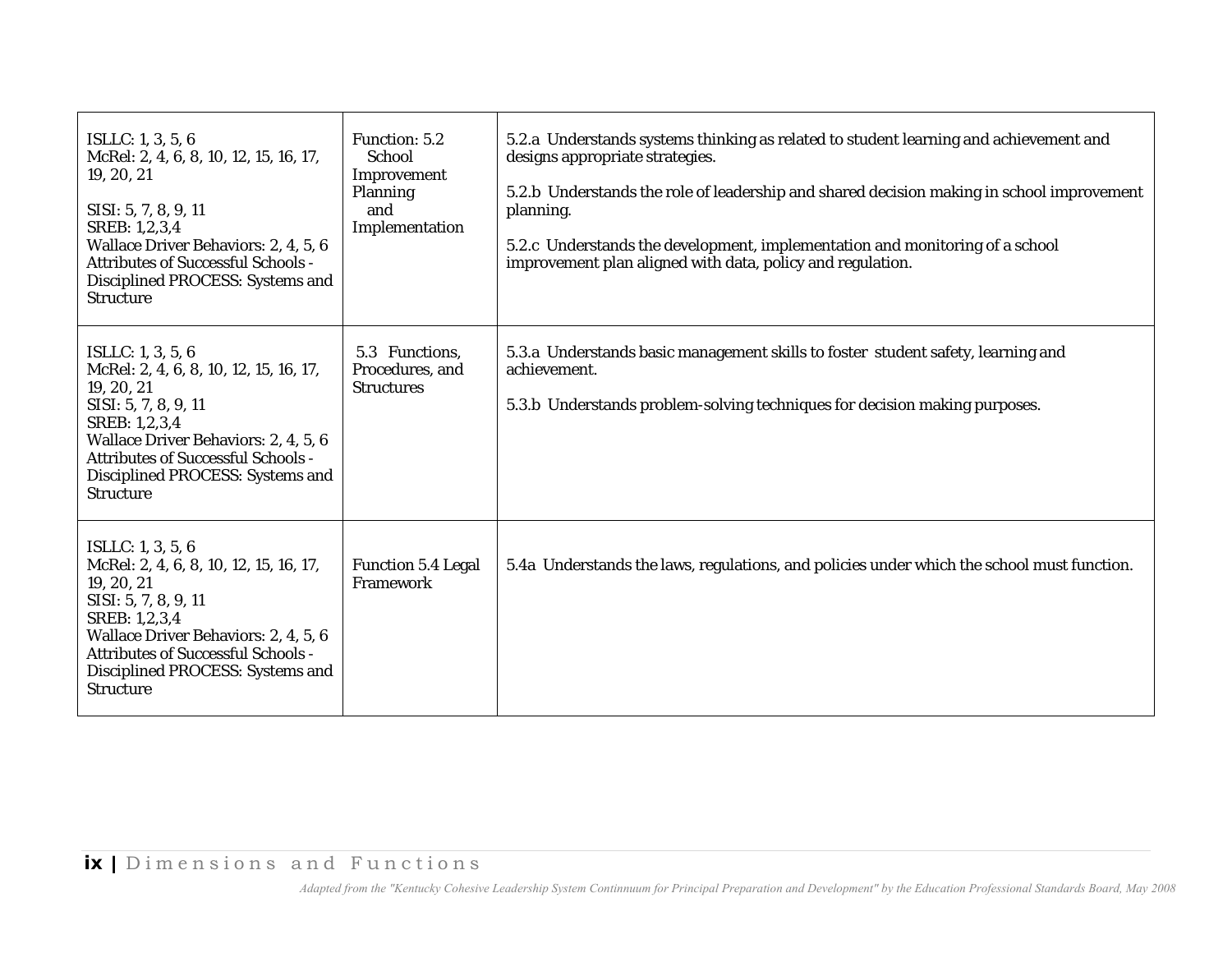| <b>Standards for School Leaders</b>                                                                                                                                                                                                                             | Dimension 6.<br>Leveraging<br>Community<br><b>Systems and</b><br><b>Resources</b> | <b>Aspiring Principal Indicators</b>                                                                                                                                                                                                                                                                                                                                                                                                                                                                                                                                                                                                                                                                                                                                                                                                                                                                                                  |
|-----------------------------------------------------------------------------------------------------------------------------------------------------------------------------------------------------------------------------------------------------------------|-----------------------------------------------------------------------------------|---------------------------------------------------------------------------------------------------------------------------------------------------------------------------------------------------------------------------------------------------------------------------------------------------------------------------------------------------------------------------------------------------------------------------------------------------------------------------------------------------------------------------------------------------------------------------------------------------------------------------------------------------------------------------------------------------------------------------------------------------------------------------------------------------------------------------------------------------------------------------------------------------------------------------------------|
| ISLLC: 1, 2, 3, 4<br>McRel: 1, 2, 4, 5, 6, 7, 10, 12, 14, 15,<br>16, 17, 18, 19, 20, 21<br>SISI: 4, 7, 8, 9<br>SREB: 1, 2, 3, 4, 8<br>Wallace Driver Behaviors: 1, 2, 4, 5,<br>Attributes of Successful Schools -<br>Disciplined PURPOSE: Strategic<br>Planning | Function: 6.1<br>Family and<br>Community                                          | 6.1.a Understands strategies to build learning relationships with families.<br>6.1b Understands strategies to build partnerships with community stakeholders<br>6.1.c Understands strategies to leverage multiple resources to improve student learning and<br>achievement<br>6.1d Understands and considers the prevailing values of the diverse community.<br>6.1e Understands the importance of community stakeholder involvement in student learning<br>and achievement<br>6.1f Understands how to assess family and community concerns, expectations and needs.<br>6.1g Understands how the community environment in which schools operate can be<br>influenced on behalf of all students and their families.<br>6.1h Understands the need for ongoing dialogue with representatives of diverse community<br>groups.<br>6.1i Understands the importance of being engaged in the larger community outside of the<br>local school. |
| x   Dimensions and Functions                                                                                                                                                                                                                                    |                                                                                   | Adapted from the "Kentucky Cohesive Leadership System Continnuum for Principal Preparation and Development" by the Education Professional Standards Board, May 2008                                                                                                                                                                                                                                                                                                                                                                                                                                                                                                                                                                                                                                                                                                                                                                   |